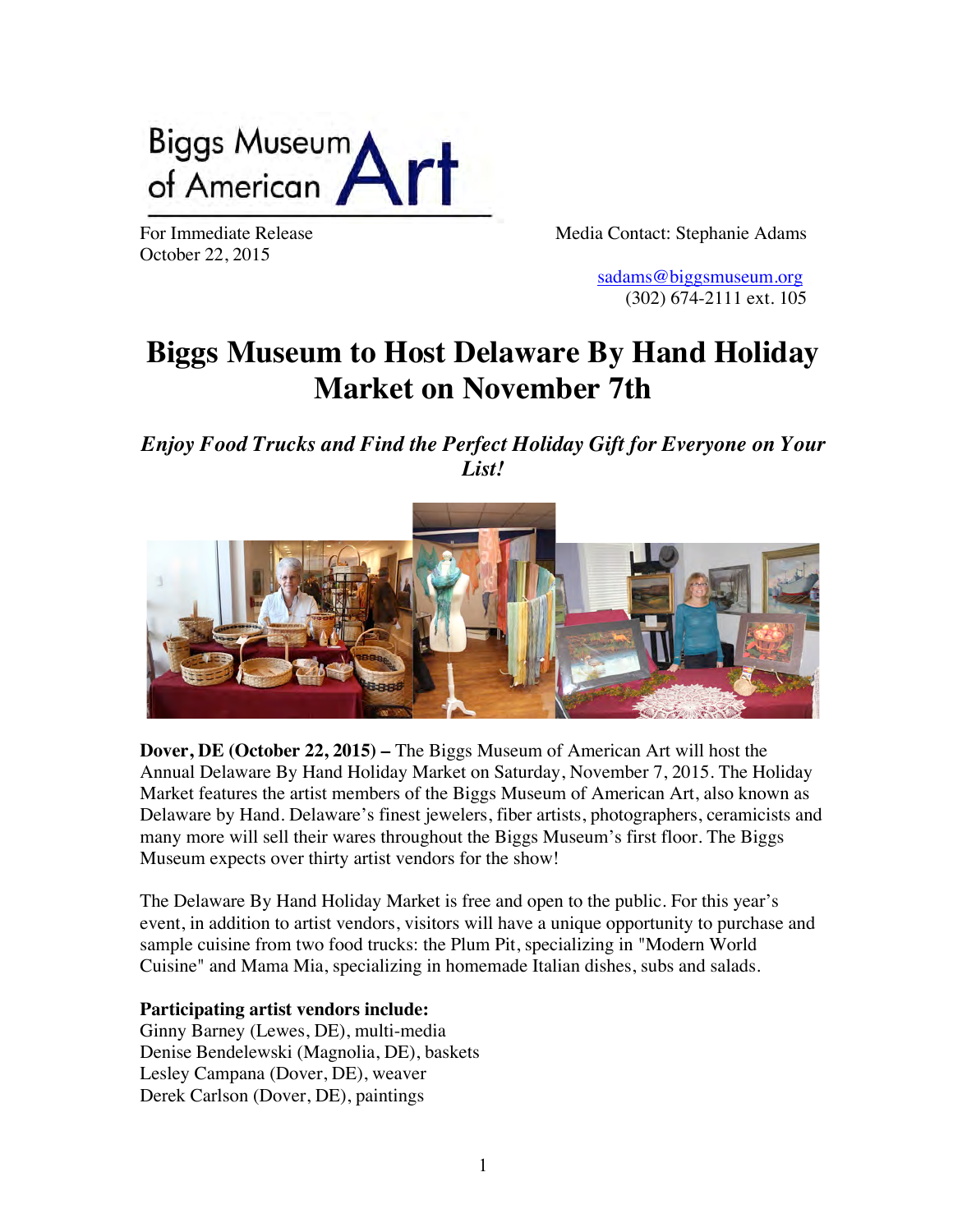Steve Datz (Wilmington, DE), ceramics Susan Donohoe (Lewes, DE), photography and handmade cards Carl Forsberg (Lewes, DE), photography Gerilyn Gaskill (Georgetown, DE), painting Lara Ginzburg (Yardley, PA), jewelry Ania Hawley (Wilmington, DE), jewelry Karen Hornor (Newark, DE), jewelry Deborah Johnson (Magnolia, DE), fiber art and scarves Lisanne Kane (Lewes, DE), decoys Joan McNiece (Camden, DE), jewelry Jan Miller (Dover, DE), jewelry Mike Ortiz (Millsboro, DE), photography Tanya Papova (Selbyville, DE), multi-media Elaine Petaky (New Castle, DE), jewelry Annette Plitman (Milton, DE), quilts Hank Rhodes (Camden, DE), jewelry Maria Sadler (Milford, DE), ceramics Marlene Sontchi (Wilmington, DE), decorative bags Jeffrey Stickle (Rehoboth Beach, DE), ceramics Mark Turner (Wilmington, DE), candles and paintings Paulette Visceglia (Avondale, PA), fiber art Neil Vosters (Chesapeake, MD), wax art BrendaWilliams (Smyrna, DE), jewelry Deborah Wright (Clayton, DE), jewelry

The Holiday Market will take place Saturday, November 7, 2015 from 9:00 a.m. to 4:30 p.m. While downtown, visitors will also have the opportunity to visit First State Heritage Park's 18th Century Market Fair right next door. For more information please call (302) 674-2111 or visit www.BiggsMuseum.org.

## **About the Museum**

The Biggs Museum seeks to serve a diverse public as a regional museum of fine and decorative arts, made from 1700 to present, representing the State of Delaware and the surrounding Mid-Atlantic region. The Biggs Museum engages audiences through a compelling program of temporary exhibitions and programming. The Biggs Museum encourages the development of creativity and an appreciation for art by offering a comprehensive slate of educational programming for all ages. The Biggs Museum of American Art is a private, non-profit 501(c) (3) organization.

**Hours of Operation:** Tuesday through Saturday; 9:00 a.m. until 4:30 p.m. Sunday; 1:30 p.m. until 4: 30 p.m.

**The Biggs Museum of American Art** 406 Federal Street Dover, DE 19901 302.674.2111